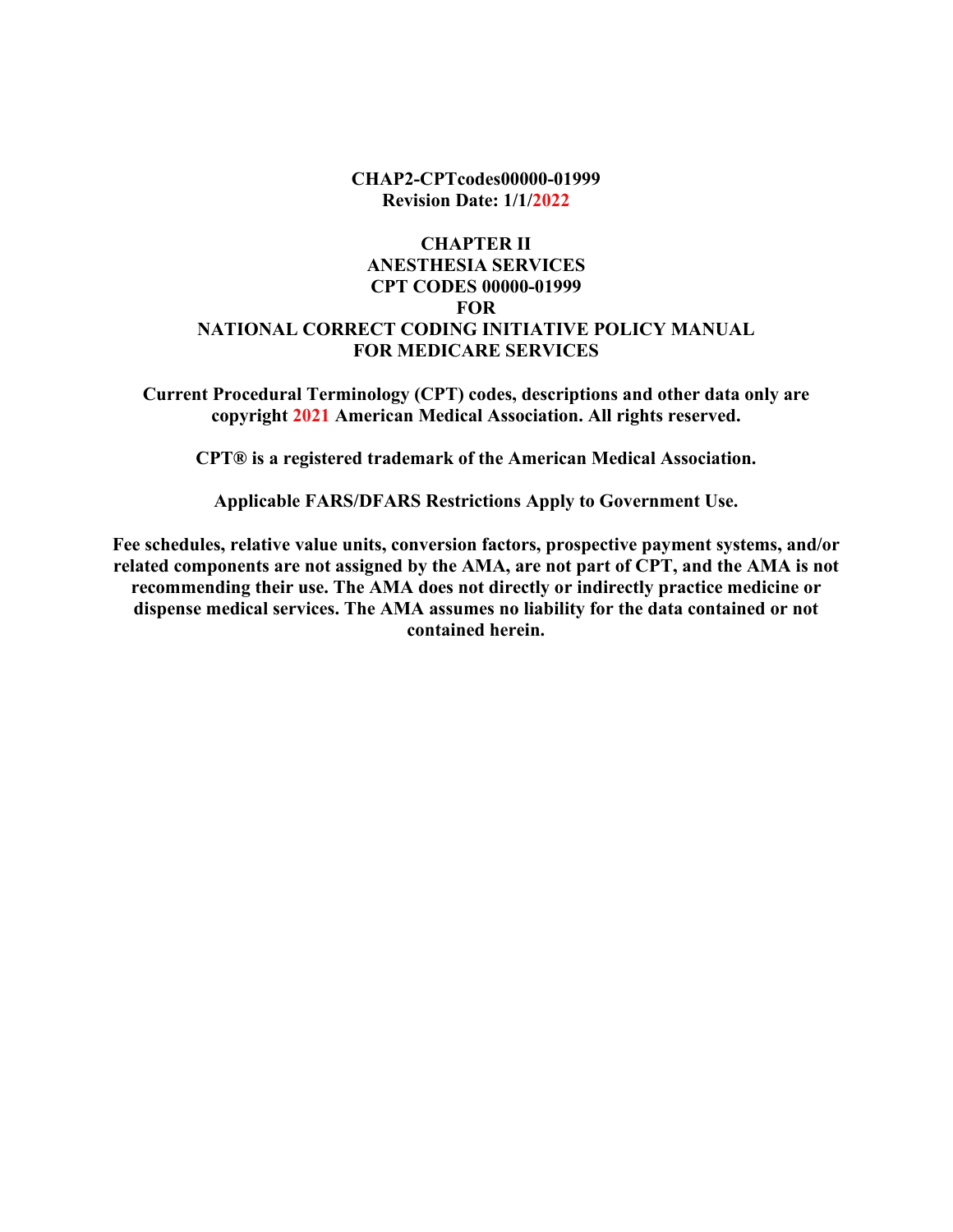# **Table of Contents**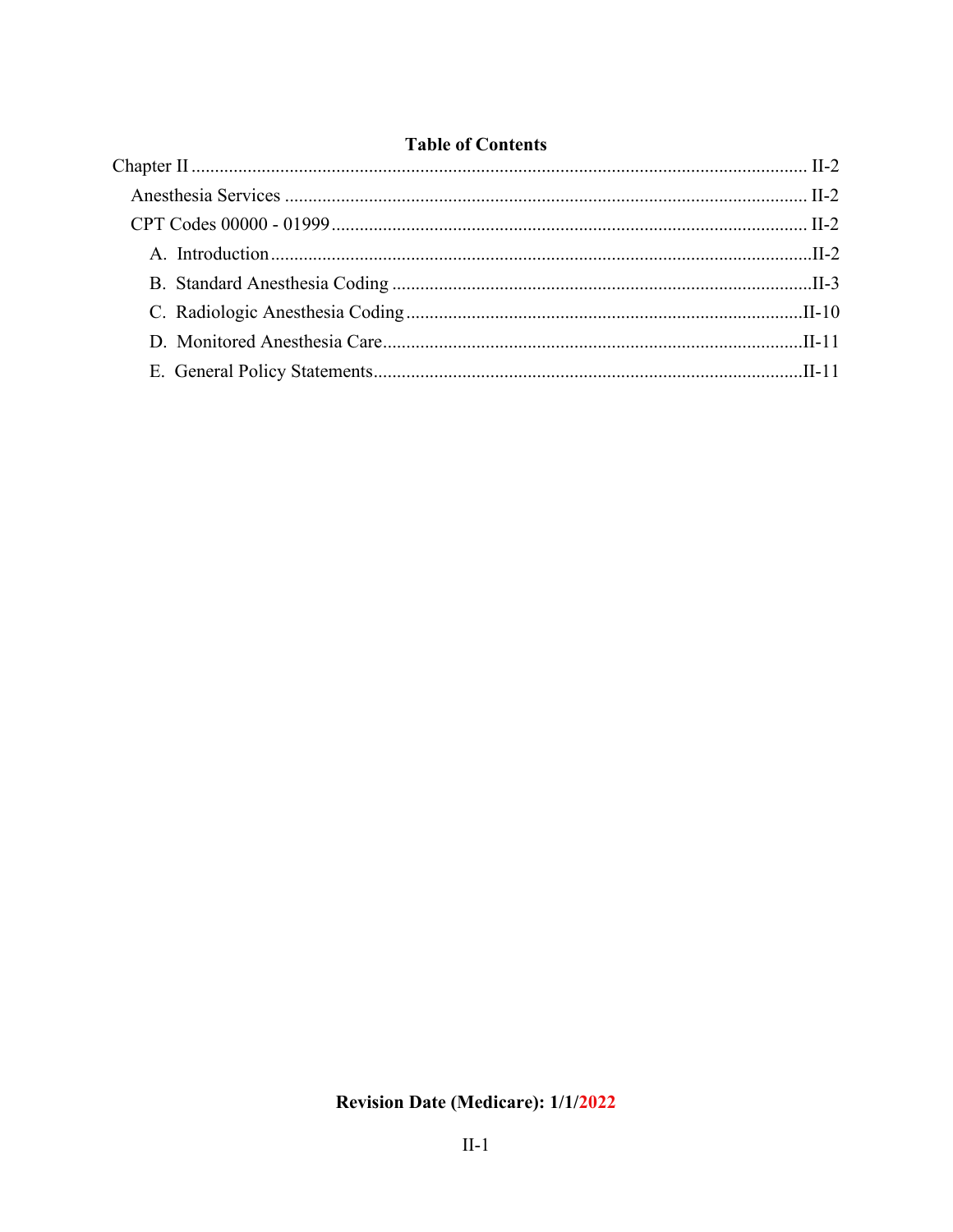## **Chapter II Anesthesia Services CPT Codes 00000 - 01999**

### <span id="page-2-3"></span><span id="page-2-2"></span><span id="page-2-1"></span><span id="page-2-0"></span>**A. Introduction**

The principles of correct coding discussed in Chapter I apply to the Current Procedural Terminology (CPT) codes in the range 00000-01999. Several general guidelines are repeated in this Chapter. However, those general guidelines from Chapter I not discussed in this chapter are nonetheless applicable.

Providers/suppliers shall report the Healthcare Common Procedure Coding System/Current Procedural Terminology (HCPCS/CPT) code that describes the procedure performed to the greatest specificity possible. A HCPCS/CPT code shall be reported only if all services described by the code are performed. A provider/supplier shall not report multiple HCPCS/CPT codes if a single HCPCS/CPT code exists that describes the services. This type of unbundling is incorrect coding.

HCPCS/CPT codes include all services usually performed as part of the procedure as a standard of medical/surgical practice. A provider/supplier shall not separately report these services simply because HCPCS/CPT codes exist for them.

Specific issues unique to this section of CPT are clarified in this chapter.

Anesthesia care is provided by an anesthesia practitioner who may be a physician, a certified registered nurse anesthetist (CRNA) with or without medical direction, or an anesthesia assistant (AA) with medical direction. The anesthesia care package consists of preoperative evaluation, standard preparation and monitoring services, administration of anesthesia, and post-anesthesia recovery care.

Preoperative evaluation includes a sufficient history and physical examination so that the risk of adverse reactions can be minimized, alternative approaches to anesthesia planned, and all questions regarding the anesthesia procedure by the patient or family answered. Types of anesthesia include local, regional, epidural, general, moderate conscious sedation, or monitored anesthesia care. The anesthesia practitioner assumes responsibility for anesthesia and related care rendered in the post-anesthesia recovery period until the patient is released to the surgeon or another physician.

Anesthesiologists may personally perform anesthesia services or may supervise anesthesia services performed by a CRNA or AA. CRNAs may perform anesthesia services independently or under the supervision of an anesthesiologist or operating practitioner. An AA always performs anesthesia services under the direction of an anesthesiologist. Anesthesiologists personally performing anesthesia services and non-medically directed CRNAs bill in a standard fashion in accordance with the Centers for Medicare & Medicaid Services (CMS) regulations as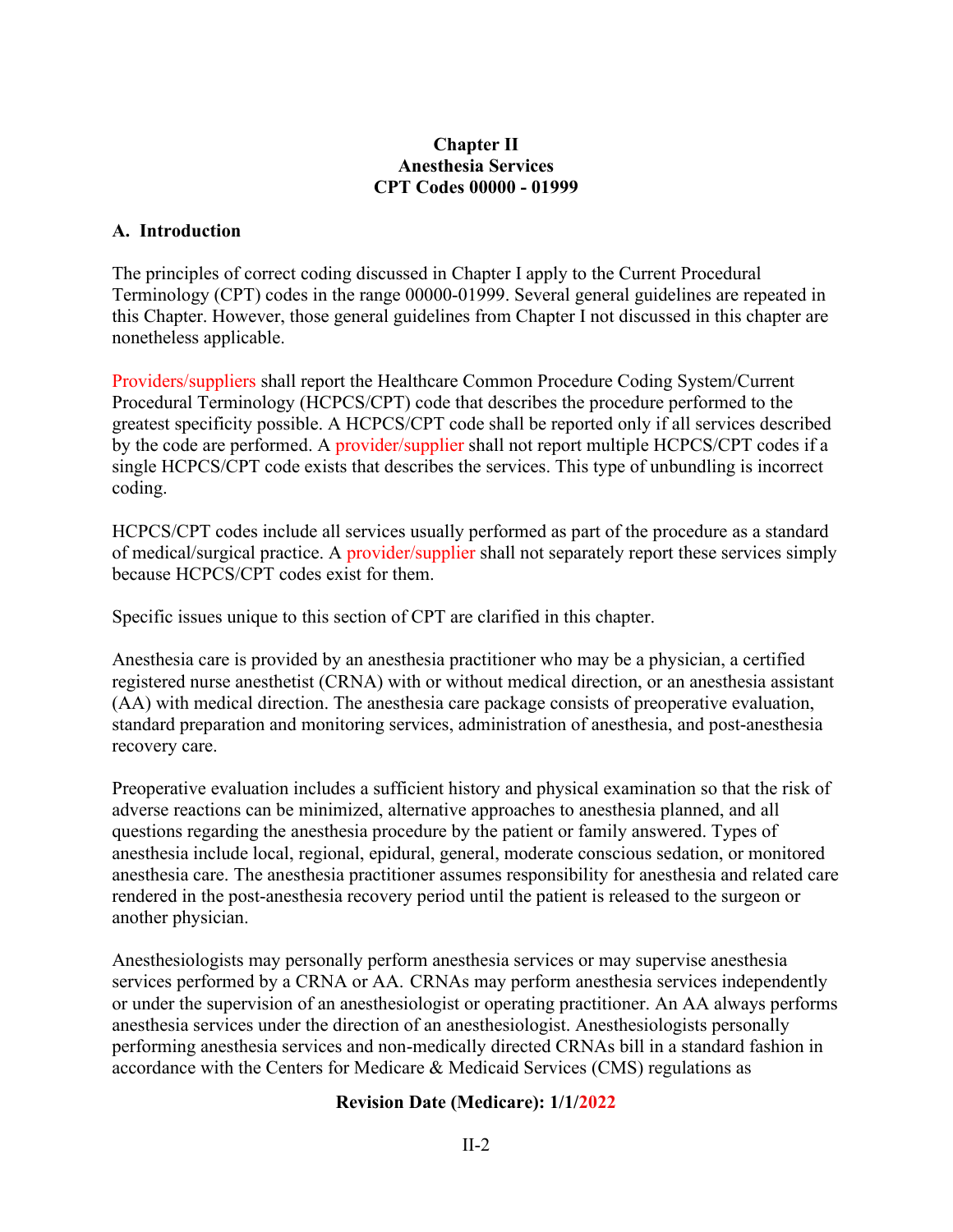communicated in the "Internet-only Manual (IOM)," "Medicare Claims Processing Manual," Publication 100-04, Chapter 12, Sections 50 and 140. CRNAs and AAs practicing under the medical direction of anesthesiologists follow instructions and regulations regarding this arrangement as communicated in the above sections of the "IOM."

Under the CMS Anesthesia Rules, with limited exceptions, Medicare does not allow separate payment for anesthesia services performed by the physician who also furnishes the medical or surgical service. In this case, payment for the anesthesia service is included in the payment for the medical or surgical procedure. Likewise, under OPPS, payment for the anesthesia service is included in the payment for the medical or surgical procedure.

## <span id="page-3-0"></span>**B. Standard Anesthesia Coding**

The following policies reflect national Medicare correct coding guidelines for anesthesia services.

1. CPT codes 00100-01860 specify "Anesthesia for" followed by a description of a surgical intervention. CPT codes 01916-01933 describe anesthesia for radiological procedures. Several CPT codes (01951-01999, excluding 01996) describe anesthesia services for burn excision/debridement, obstetrical, and other procedures. CPT codes 99151-99157 describe moderate (conscious) sedation services. (CPT code 01936 was deleted January 1, 2022.)

Anesthesia services include, but are not limited to, preoperative evaluation of the patient, administration of anesthetic, other medications, blood, and fluids, monitoring of physiological parameters, and other supportive services.

Anesthesia codes describe a general anatomic area or service which usually relates to a number of surgical procedures, often from multiple sections of the "CPT Manual". For Medicare purposes, only one anesthesia code is reported unless the anesthesia code is an Add-on Code (AOC). In this case, both the code for the primary anesthesia service and the anesthesia AOC are reported according to "CPT Manual" instructions.

2. A unique characteristic of anesthesia coding is the reporting of time units. Payment for anesthesia services increases with time. In addition to reporting a base unit value for an anesthesia service, the anesthesia practitioner reports anesthesia time. Anesthesia time is defined as the period during which an anesthesia practitioner is present with the patient. It starts when the anesthesia practitioner begins to prepare the patient for anesthesia services in the operating room or an equivalent area and ends when the anesthesia practitioner is no longer furnishing anesthesia services to the patient (i.e., when the patient may be placed safely under postoperative care). Anesthesia time is a continuous time period from the start of anesthesia to the end of an anesthesia service. In counting anesthesia time, the anesthesia practitioner can add blocks of time around an interruption in anesthesia time as long as the anesthesia practitioner is furnishing continuous anesthesia care within the time periods around the interruption.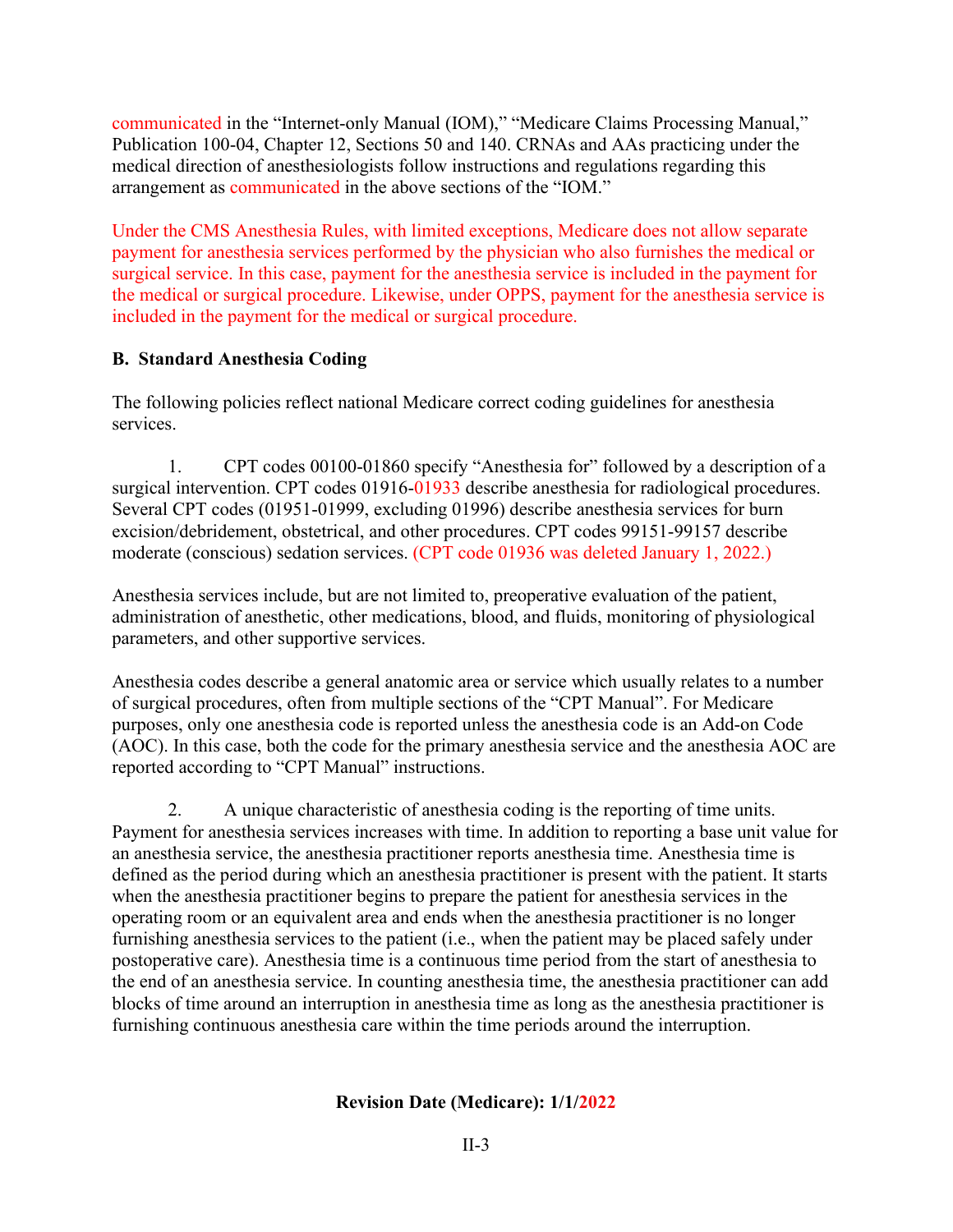## Example

A patient who undergoes a cataract extraction may require monitored anesthesia care (see below). This may require administration of a sedative in conjunction with a peri/retrobulbar injection for regional block anesthesia. Subsequently, an interval of 30 minutes or more may transpire during which time the patient does not require monitoring by an anesthesia practitioner. After this period, monitoring will commence again for the cataract extraction and ultimately the patient will be released to the surgeon's care or to recovery. The time that may be reported would include the time for the monitoring during the block and during the procedure. The interval time and the recovery time are not included in the anesthesia time calculation. Also, if unusual services not bundled into the anesthesia service are required, the time spent delivering these services before anesthesia time begins or after it ends may not be included as reportable anesthesia time.

However, if it is medically necessary for the anesthesia practitioner to continuously monitor the patient during the interval time and not perform any other service, the interval time may be included in the anesthesia time.

3. It is standard medical practice for an anesthesia practitioner to perform a patient examination and evaluation prior to surgery. This is considered part of the anesthesia service and is included in the base unit value of the anesthesia code. The evaluation and examination are not reported in the anesthesia time. If a surgery is canceled, subsequent to the preoperative evaluation, payment may be allowed to the anesthesiologist for an Evaluation & Management (E&M) service and the appropriate E&M code may be reported. (A non-medically directed CRNA may also report an E&M code under these circumstances if permitted by state law.)

Similarly, routine postoperative evaluation is included in the base unit for the anesthesia service. If this evaluation occurs after the anesthesia practitioner has safely placed the patient under postoperative care, neither additional anesthesia time units nor E&M codes shall be reported for this evaluation. Postoperative E&M services related to the surgery are not separately reportable by the anesthesia practitioner except when an anesthesiologist provides significant, separately identifiable ongoing critical care services.

Anesthesia practitioners other than anesthesiologists and CRNAs cannot report E&M codes except as described above when a surgical case is canceled.

If permitted by state law, anesthesia practitioners may separately report significant, separately identifiable postoperative management services after the anesthesia service time ends. These services include, but are not limited to, postoperative pain management and ventilator management unrelated to the anesthesia procedure.

Management of epidural or subarachnoid drug administration (CPT code 01996) is separately payable on dates of service subsequent to surgery but not on the date of surgery. If the only service provided is management of epidural/subarachnoid drug administration, then an E&M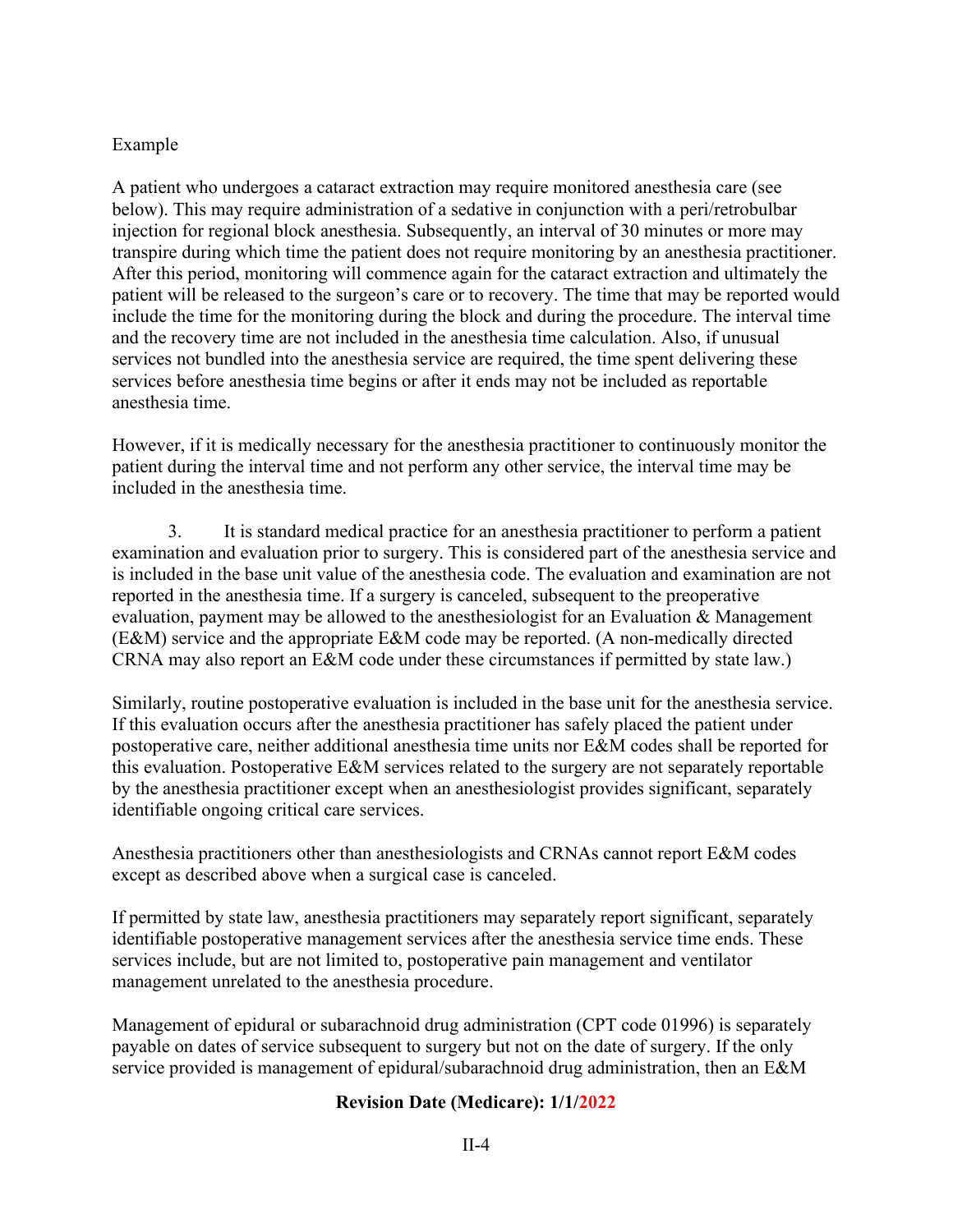service shall not be reported in addition to CPT code 01996. Payment for management of epidural/subarachnoid drug administration is limited to one unit of service per postoperative day regardless of the number of visits necessary to manage the catheter per postoperative day (CPT definition). While an anesthesiologist or non-medically directed CRNA may be able to report this service, only one payment will be made per day.

Postoperative pain management services are generally provided by the surgeon who is reimbursed under a global payment policy related to the procedure and shall not be reported by the anesthesia practitioner unless separate, medically necessary services are required that cannot be rendered by the surgeon. The surgeon is responsible for documenting in the medical record the reason that care is being referred to the anesthesia practitioner.

In certain circumstances, critical care services are provided by the anesthesiologist. CRNAs may be paid for E&M services in the critical care area if state law and/or regulation permits them to provide such services. In the case of anesthesiologists, the routine immediate postoperative care is not separately reported except as described above. Certain procedural services such as insertion of a Swan-Ganz catheter, insertion of a central venous pressure line, emergency intubation (outside of the operating suite), etc., are separately payable to anesthesiologists as well as non-medically directed CRNAs if these procedures are furnished within the parameters of state licensing laws.

4. Under certain circumstances, an anesthesia practitioner may separately report an epidural or peripheral nerve block injection (bolus, intermittent bolus, or continuous infusion) for postoperative pain management when the surgeon requests assistance with postoperative pain management. An epidural injection (CPT code 623XX) for postoperative pain management may be reported separately with an anesthesia 0XXXX code only if the mode of intraoperative anesthesia is general anesthesia and the adequacy of the intraoperative anesthesia is not dependent on the epidural injection. A peripheral nerve block injection (CPT codes 64XXX) for postoperative pain management may be reported separately with an anesthesia 0XXXX code only if the mode of intraoperative anesthesia is general anesthesia, subarachnoid injection, or epidural injection, and the adequacy of the intraoperative anesthesia is not dependent on the peripheral nerve block injection. An epidural or peripheral nerve block injection (code numbers as identified above) administered preoperatively or intraoperatively is not separately reportable for postoperative pain management if the mode of anesthesia for the procedure is monitored anesthesia care, moderate conscious sedation, regional anesthesia by peripheral nerve block, or other type of anesthesia not identified above. If an epidural or peripheral nerve block injection (62320-62327 or 64400-64530 as identified above) for postoperative pain management is reported separately on the same date of service as an anesthesia 0XXXX code, modifier 59 or XU may be appended to the epidural or peripheral nerve block injection code (62320-62327 or 64400-64530 as identified above) to indicate that it was administered for postoperative pain management. An epidural or peripheral nerve block injection (62320-62327 or 64400-64530 as identified above) for postoperative pain management in patients receiving general anesthesia, spinal (subarachnoid injection) anesthesia, or postoperative pain management in patients receiving general anesthesia, spinal (subarachnoid injection) anesthesia, or regional anesthesia by epidural injection as described above may be administered preoperatively, intraoperatively, or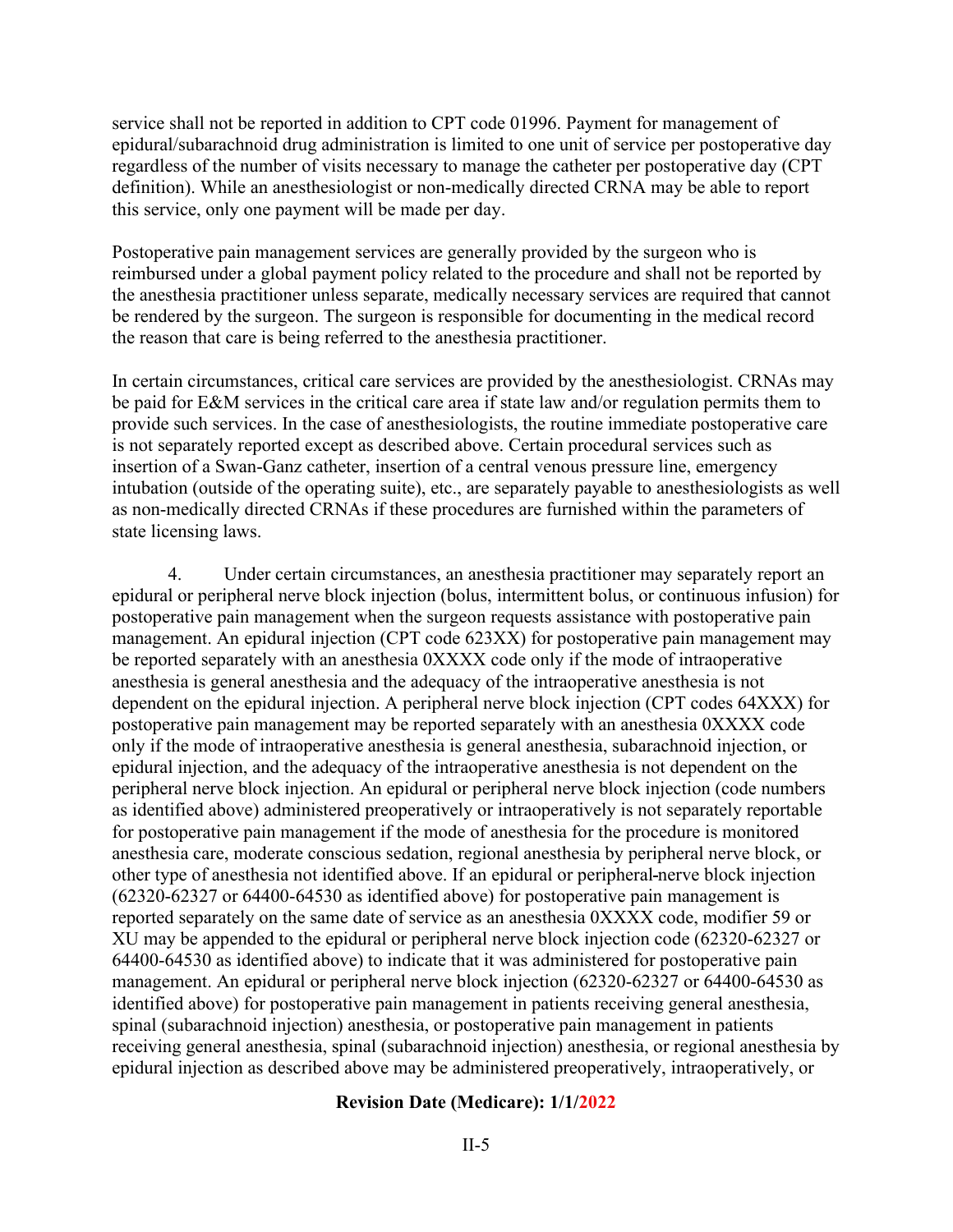postoperatively.

5. If an epidural or subarachnoid injection (bolus, intermittent bolus, or continuous) is used for intraoperative anesthesia and postoperative pain management, CPT code 01996 (daily hospital management of epidural or subarachnoid continuous drug administration) is not separately reportable on the day of insertion of the epidural or subarachnoid catheter. CPT code 01996 may only be reported for management for days subsequent to the date of insertion of the epidural or subarachnoid catheter.

6. Anesthesia HCPCS/CPT codes include all services integral to the anesthesia procedure, such as preparation, monitoring, intra-operative care, and post-operative care until the patient is released by the anesthesia practitioner to the care of another physician. Examples of integral services include, but are not limited to, the following:

- Transporting, positioning, prepping, draping of the patient for satisfactory anesthesia induction/surgical procedures.
- Placement of external devices including, but not limited to, those for cardiac monitoring, oximetry, capnography, temperature monitoring, EEG, CNS evoked responses (e.g., BSER), and Doppler flow.
- Placement of peripheral intravenous lines for fluid and medication administration.
- Placement of airway (e.g., endotracheal tube, orotracheal tube).
- Laryngoscopy (direct or endoscopic) for placement of airway (e.g., endotracheal tube).
- Placement of nasogastric or orogastric tube.
- Intra-operative interpretation of monitored functions (e.g., blood pressure, heart rate, respirations, oximetry, capnography, temperature, EEG, BSER, Doppler flow, CNS pressure).
- Interpretation of laboratory determinations (e.g., arterial blood gases such as  $pH$ ,  $pO_2$ , pCO2, bicarbonate, CBC, blood chemistries, lactate) by the anesthesiologist/CRNA.
- Nerve stimulation for determination of level of paralysis or localization of nerve(s). (Codes for EMG services are for diagnostic purposes for nerve dysfunction. To report these codes a complete diagnostic report must be present in the medical record.)
- Insertion of urinary bladder catheter.
- Blood sample procurement through existing lines or requiring venipuncture or arterial puncture.

The National Correct Coding Initiative (NCCI) program contains many edits bundling standard preparation, monitoring, and procedural services into anesthesia CPT codes. Although some of these services may never be reported on the same date of service as an anesthesia service, many of these services could be provided at a separate patient encounter unrelated to the anesthesia service on the same date of service. Providers/suppliers may use modifier 59 or XE to bypass the edits under these circumstances.

CPT codes describing services that are integral to an anesthesia service include, but are not limited to, the following: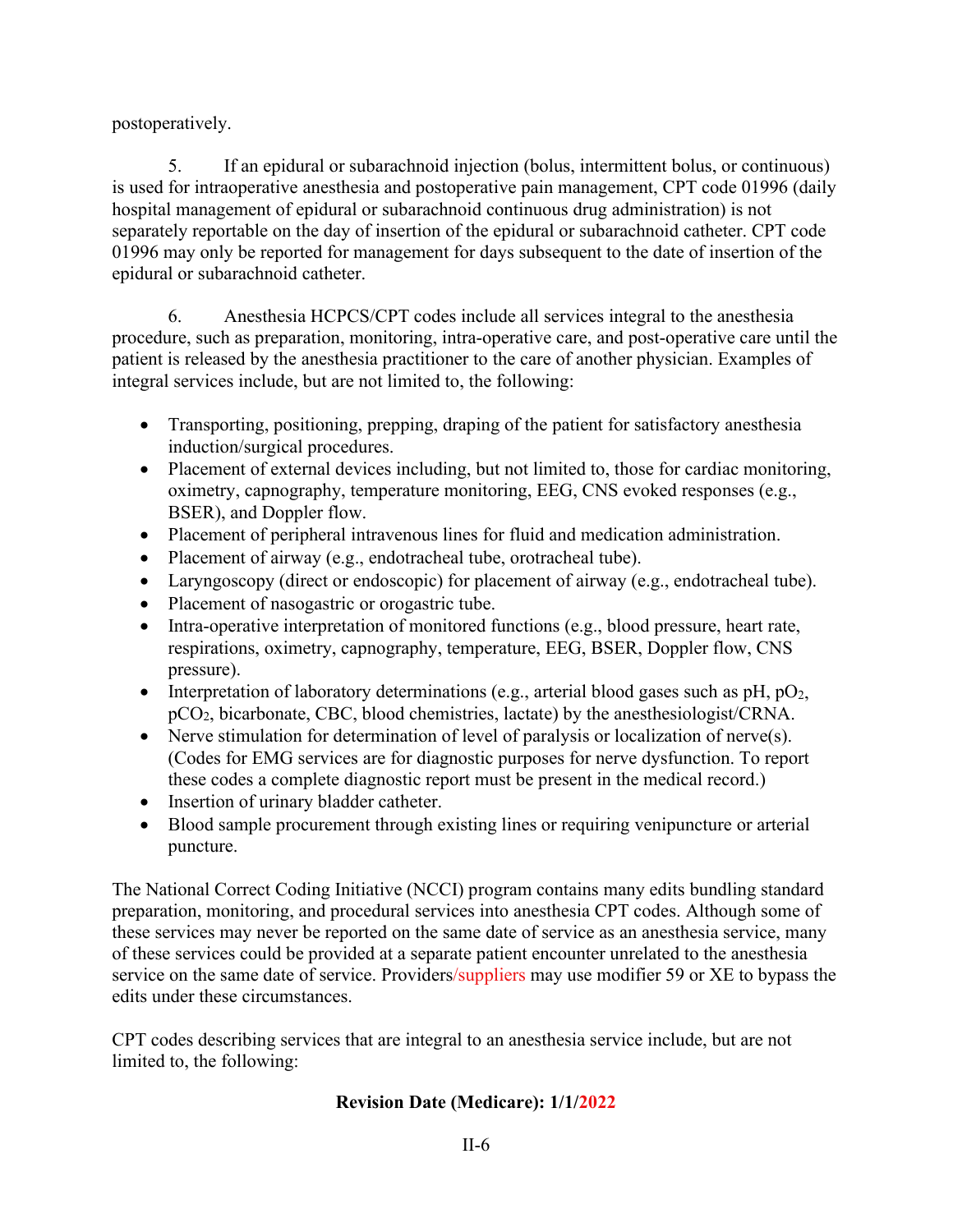- 31505, 31515, 31527 (Laryngoscopy) (Laryngoscopy codes describe diagnostic or surgical services)
- 31622, 31645, 31646 (Bronchoscopy)
- 36000, 36010-36015 (Introduction of needle or catheter)
- 36400-36440 (Venipuncture and transfusion)
- 62320-62327 (Epidural or subarachnoid injections of diagnostic or therapeutic substance - bolus, intermittent bolus, or continuous infusion)
- CPT codes 62320-62327 (Epidural or subarachnoid injections of diagnostic or therapeutic substance - bolus, intermittent bolus, or continuous infusion) may be reported on the date of surgery if performed for postoperative pain management, rather than as the means for providing the regional block for the surgical procedure. If a narcotic or other analgesic is injected postoperatively through the same catheter as the anesthetic agent, CPT codes 62320-62327 shall not be reported for postoperative pain management. An epidural injection for postoperative pain management may be separately reportable with an anesthesia 0XXXX code only if the patient receives a general anesthetic and the adequacy of the intraoperative anesthesia is not dependent on the epidural injection. If an epidural injection is not used for operative anesthesia but is used for postoperative pain management, modifier 59 or XU may be reported to indicate that the epidural injection was performed for postoperative pain management rather than intraoperative pain management.

Pain management performed by an anesthesia practitioner after the postoperative anesthesia care period terminates may be separately reportable. However, postoperative pain management by the physician performing a surgical procedure is not separately reportable by that provider/supplier. Postoperative pain management is included in the global surgical package.

#### Example

A patient has an epidural block with sedation and monitoring for arthroscopic knee surgery. The anesthesia practitioner reports CPT code 01382 (Anesthesia for diagnostic arthroscopic procedures of knee joint). The epidural catheter is left in place for postoperative pain management. The anesthesia practitioner shall not also report CPT codes 62322,62323, 62326, or 62327 (epidural/subarachnoid injection of diagnostic or therapeutic substance), or 01996 (daily management of epidural) on the date of surgery. CPT code 01996 may be reported with one unit of service per day on subsequent days until the catheter is removed. On the other hand, if the anesthesia practitioner performed general anesthesia reported as CPT code 01382 and at the request of the operating physician inserted an epidural catheter for treatment of anticipated postoperative pain, the anesthesia practitioner may report CPT code 62326-59 or XU, or 62327-59 or XU indicating that this is a separate service from the anesthesia service. In this instance, the service is separately reportable whether the catheter is placed before, during, or after the surgery. Since treatment of postoperative pain is included in the global surgical package, the operating physician may request the assistance of the anesthesia practitioner if the degree of postoperative pain is expected to exceed the skills and experience of the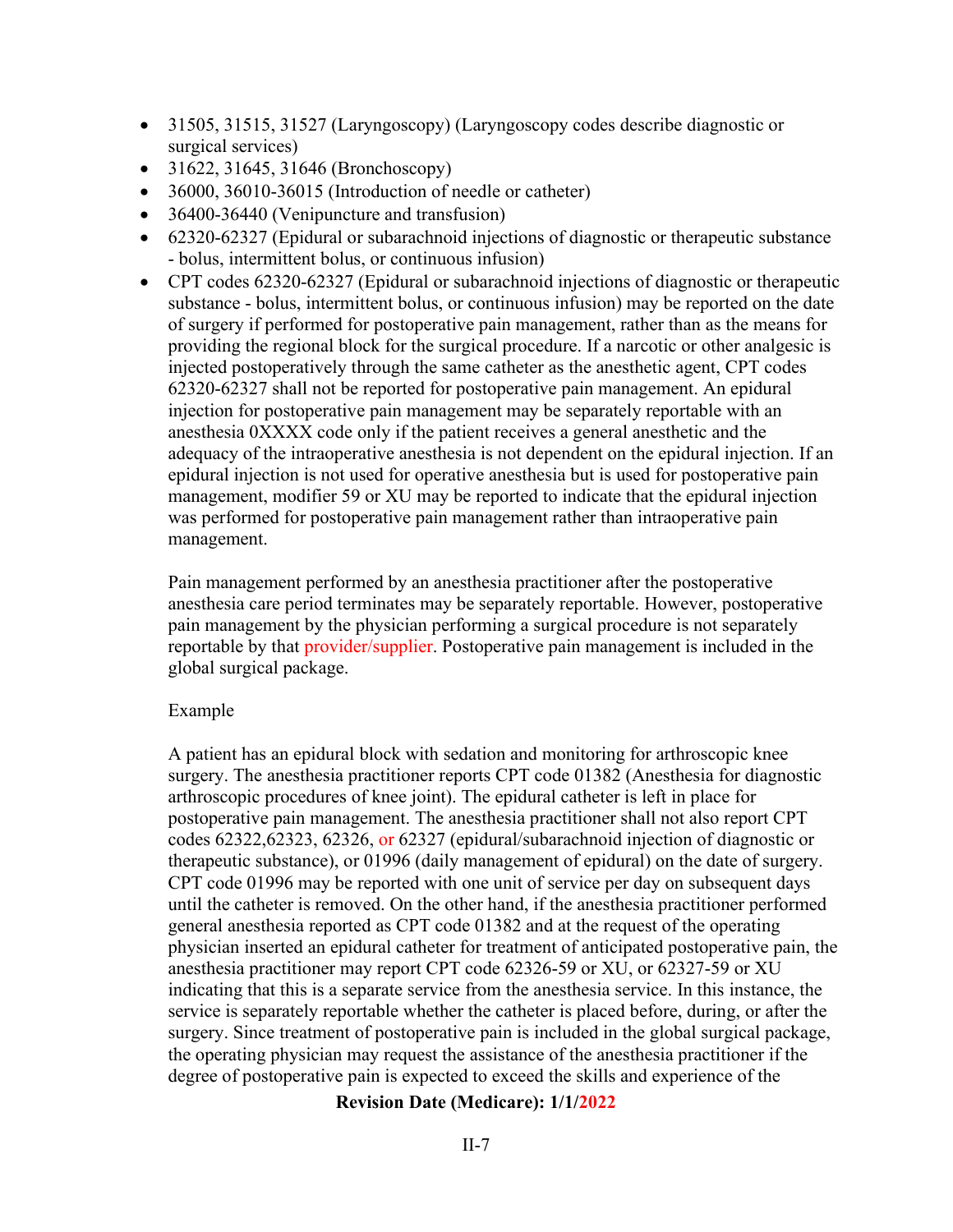operating physician to manage it. If the epidural catheter was placed on a different date than the surgery, modifier 59 or XU would not be necessary. Daily hospital management of continuous epidural or subarachnoid drug administration performed on the day(s) subsequent to the placement of an epidural or subarachnoid catheter (CPT codes 62324- 62327) may be reported as CPT code 01996.

• 64400-64530 (Peripheral nerve blocks – bolus injection or continuous infusion)

CPT codes 64400-64530 (Peripheral nerve blocks – bolus injection or continuous infusion) may be reported on the date of surgery if performed for postoperative pain management only if the operative anesthesia is general anesthesia, subarachnoid injection, or epidural injection and the adequacy of the intraoperative anesthesia is not dependent on the peripheral nerve block. Peripheral nerve block codes shall not be reported separately on the same date of service as a surgical procedure if used as the primary anesthetic technique or as a supplement to the primary anesthetic technique. Modifier 59 or XU may be used to indicate that a peripheral nerve block injection was performed for postoperative pain management, rather than intraoperative anesthesia, and a procedure note shall be included in the medical record.

- 67500 (Retrobulbar injection)
- 81000-81015, 82013, 80345, 82270, 82271 (Performance and interpretation of laboratory tests)
- 43753, 43754, 43755 (Esophageal, gastric intubation)
- 92511-92520, 92537, 92538(Special otorhinolaryngologic services)
- 92950 (Cardiopulmonary resuscitation)
- 92953 (Temporary transcutaneous pacemaker)
- 92960, 92961 (Cardioversion)
- 93000-93010 (Electrocardiography)
- 93040-93042 (Electrocardiography)
- 93303-93308 (Transthoracic echocardiography when used for monitoring purposes) However, when performed for diagnostic purposes with documentation including a formal report, this service may be considered a significant, separately identifiable, and separately reportable service.
- 93312-93317 (Transesophageal echocardiography when used for monitoring purposes) However, when performed for diagnostic purposes with documentation including a formal report, this service may be considered a significant, separately identifiable, and separately reportable service.
- 93318 (Transesophageal echocardiography for monitoring purposes)
- 93355 (Transesophageal echocardiography for guidance for transcatheter intracardiac or great vessel(s) structural intervention(s))
- 93561-93562 (Indicator dilution studies)
- 93701 (Thoracic electrical bioimpedance)
- 93922-93981 (Extremity or visceral arterial or venous vascular studies) However, when performed diagnostically with a formal report, this service may be considered a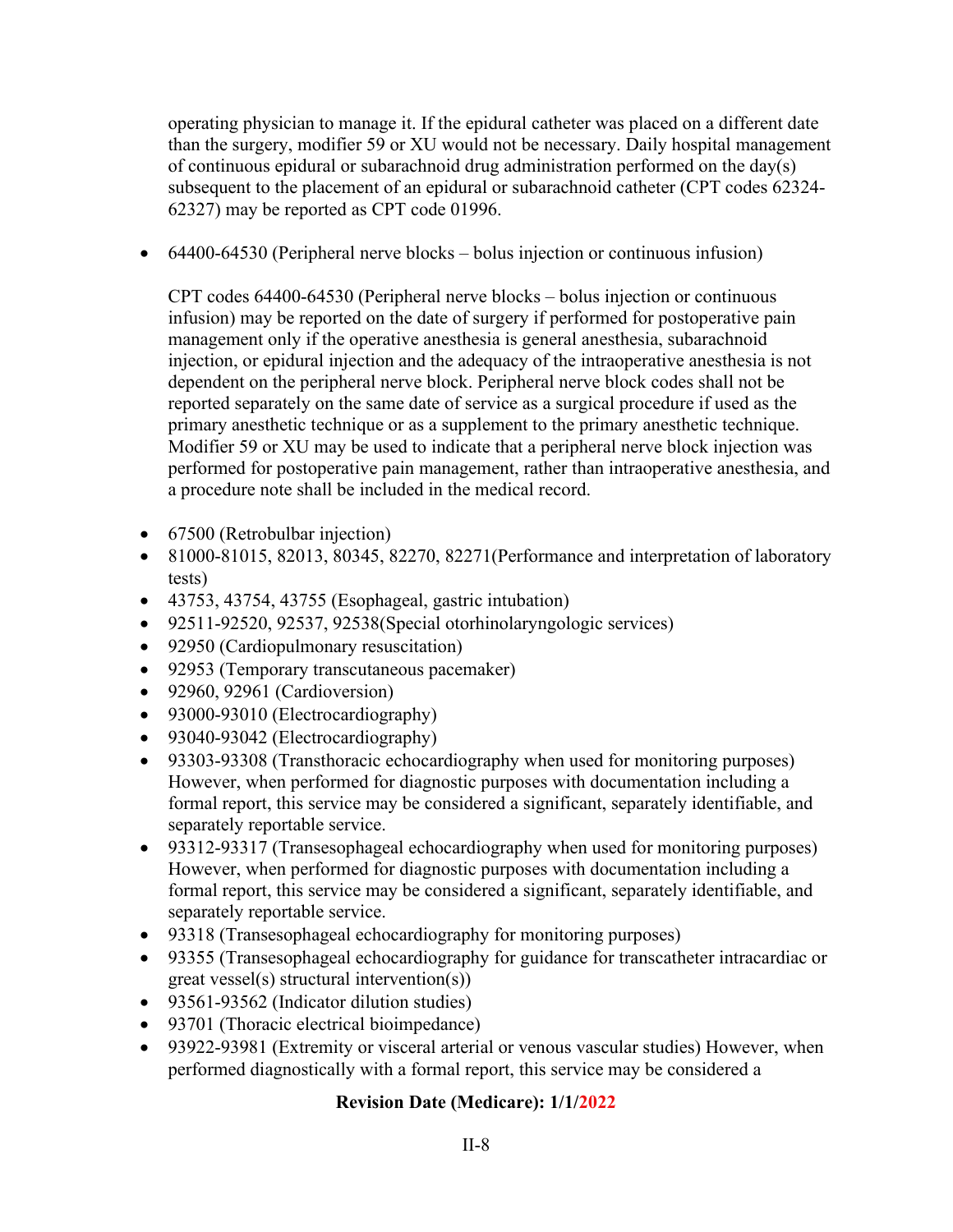significant, separately identifiable, and if medically necessary, a separately reportable service.

- 94640 (Inhalation/IPPB treatments)
- 94002-94004, 94660-94662 (Ventilation management/CPAP services) If these services are performed during a surgical procedure, they are included in the anesthesia service. These services may be separately reportable if performed by the anesthesia practitioner after post-operative care has been transferred to another physician by the anesthesia practitioner. Modifier 59 or XU may be reported to indicate that these services are separately reportable. For example, if an anesthesia practitioner who provided anesthesia for a procedure initiates ventilation management in a post-operative recovery area prior to transfer of care to another physician, CPT codes 94002-94003 shall not be reported for this service since it is included in the anesthesia procedure package. However, if the anesthesia practitioner transfers care to another physician and is called back to initiate ventilation because of a change in the patient's status, the initiation of ventilation may be separately reportable.
- 94664 (Inhalations)
- 94680-94690, 94770 (Expired gas analysis) (CPT code 94770 was deleted January 1, 2021)
- 94760-94762 (Oximetry)
- 96360-96377 (Drug administration)
- 99202-99499 (Evaluation and management)

This list is not a comprehensive listing of all services included in anesthesia services.

7. Per Medicare Global Surgery rules, the physician performing an operative procedure is responsible for treating postoperative pain. Treatment of postoperative pain by the operating physician is not separately reportable. However, the operating physician may request that an anesthesia practitioner assist in the treatment of postoperative pain management if it is medically reasonable and necessary. The actual or anticipated postoperative pain must be severe enough to require treatment by techniques beyond the experience of the operating physician. For example, the operating physician may request that the anesthesia practitioner administer an epidural or peripheral nerve block to treat actual or anticipated postoperative pain. The epidural or peripheral nerve block may be administered preoperatively, intraoperatively, or postoperatively. An epidural or peripheral nerve block that provides intraoperative pain management is included in the 0XXXX anesthesia code and is not separately reportable, even if it also provides postoperative pain management. (See Chapter II, Section B, Subsection 4 for guidelines regarding reporting anesthesia and postoperative pain management separately by an anesthesia practitioner on the same date of service.)

If the operating physician requests that the anesthesia practitioner perform pain management services after the postoperative anesthesia care period terminates, the anesthesia practitioner may report it separately using modifier 59 or XU. Since postoperative pain management by the operating physician is included in the global surgical package, the operating physician may request the assistance of an anesthesia practitioner if it requires techniques beyond the experience of the operating physician.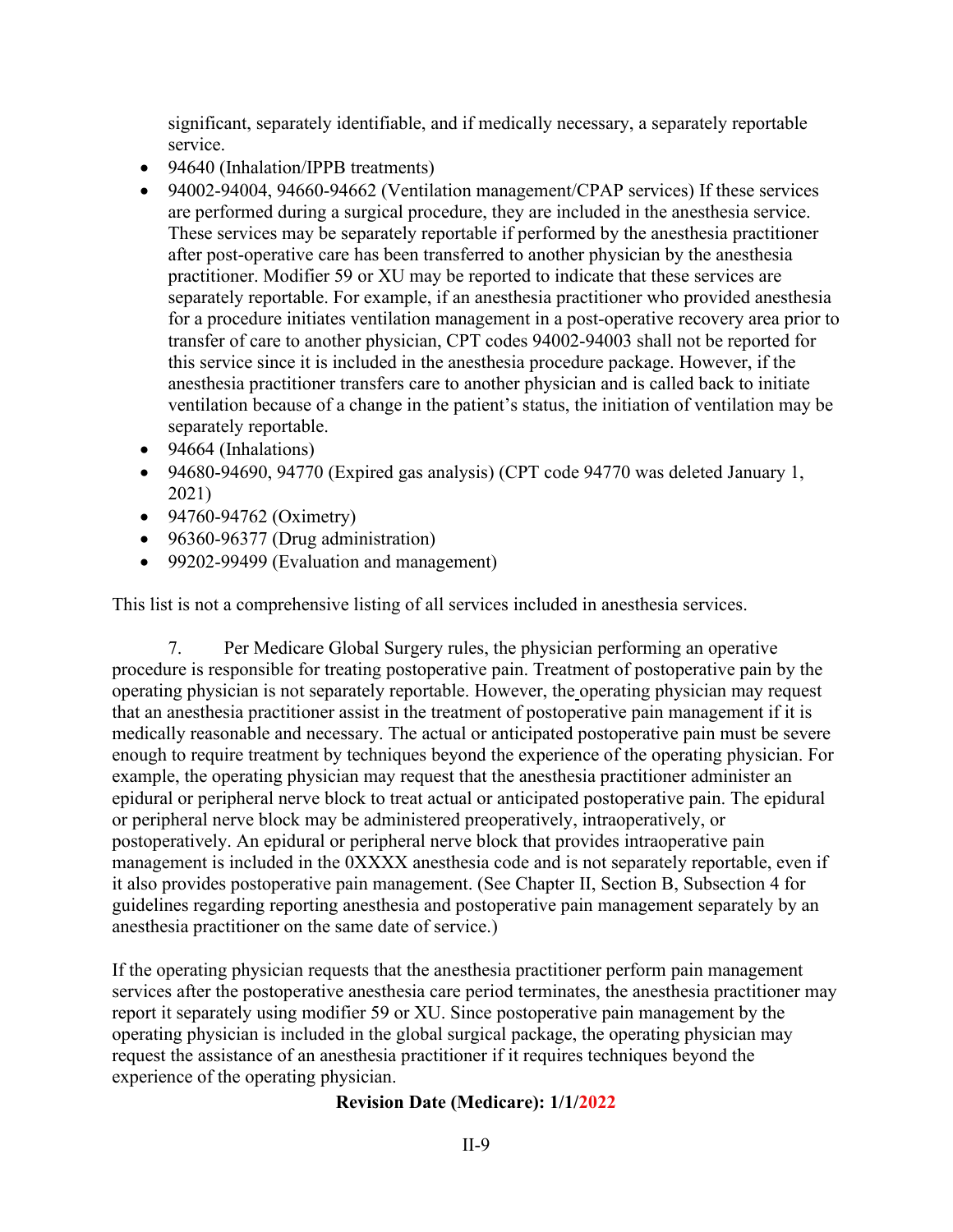8. Several nerve block CPT codes (e.g., 64416 (brachial plexus), 64446 (sciatic nerve), 64448 (femoral nerve), 64449 (lumbar plexus)) describe "continuous infusion by catheter (including catheter placement)." Two epidural/subarachnoid injection CPT codes 62324-62327 describe continuous infusion or intermittent bolus injection including catheter placement. If an anesthesia practitioner places a catheter for continuous infusion epidural/subarachnoid or nerve block for intraoperative pain management, the service is included in the 0XXXX anesthesia procedure and is not separately reportable on the same date of service even if it also provides postoperative pain management.

Per CMS Global Surgery rules, postoperative pain management is a component of the global surgical package and is the responsibility of the physician performing the global surgical procedure. If the physician performing the global surgical procedure does not have the skills and experience to manage the postoperative pain and requests that an anesthesia practitioner assume the postoperative pain management, the anesthesia practitioner may report the additional services performed once this responsibility is transferred to the anesthesia practitioner. Pain management services subsequent to the date of insertion of the catheter for continuous infusion may be reported with CPT code 01996 for epidural/subarachnoid infusions and with E&M codes for nerve block continuous infusions.

## <span id="page-10-0"></span>**C. Radiologic Anesthesia Coding**

Medicare's anesthesia billing guidelines allow only one anesthesia code to be reported for anesthesia services provided in conjunction with radiological procedures. Radiological Supervision and Interpretation (RS&I) codes may be applicable to radiological procedures being performed.

The appropriate RS&I code may be reported by the appropriate provider/supplier (e.g., radiologist, cardiologist, neurosurgeon, radiation oncologist). The RS&I codes are not included in anesthesia codes for these procedures.

Since Medicare anesthesia rules, with one exception, do not permit the physician performing a surgical or diagnostic procedure to separately report anesthesia for the procedure, the RS&I code(s) shall not be reported by the same provider/supplier reporting the anesthesia service.

Medicare generally allows separate reporting for moderate conscious sedation services (CPT codes 99151-99153) when provided by the same physician performing a medical or surgical procedure except when the anesthesia service is bundled into the procedure, e.g., radiation treatment management.

If a physician performing a radiologic procedure inserts a catheter as part of that procedure, and through the same site a catheter is used for monitoring purposes, it is inappropriate for either the anesthesia practitioner or the physician performing the radiologic procedure to separately report placement of the monitoring catheter (e.g., CPT codes 36500, 36555-36556, 36568-36569, 36580, 36584, 36597).

## **Revision Date (Medicare): 1/1/2022**

 $II-10$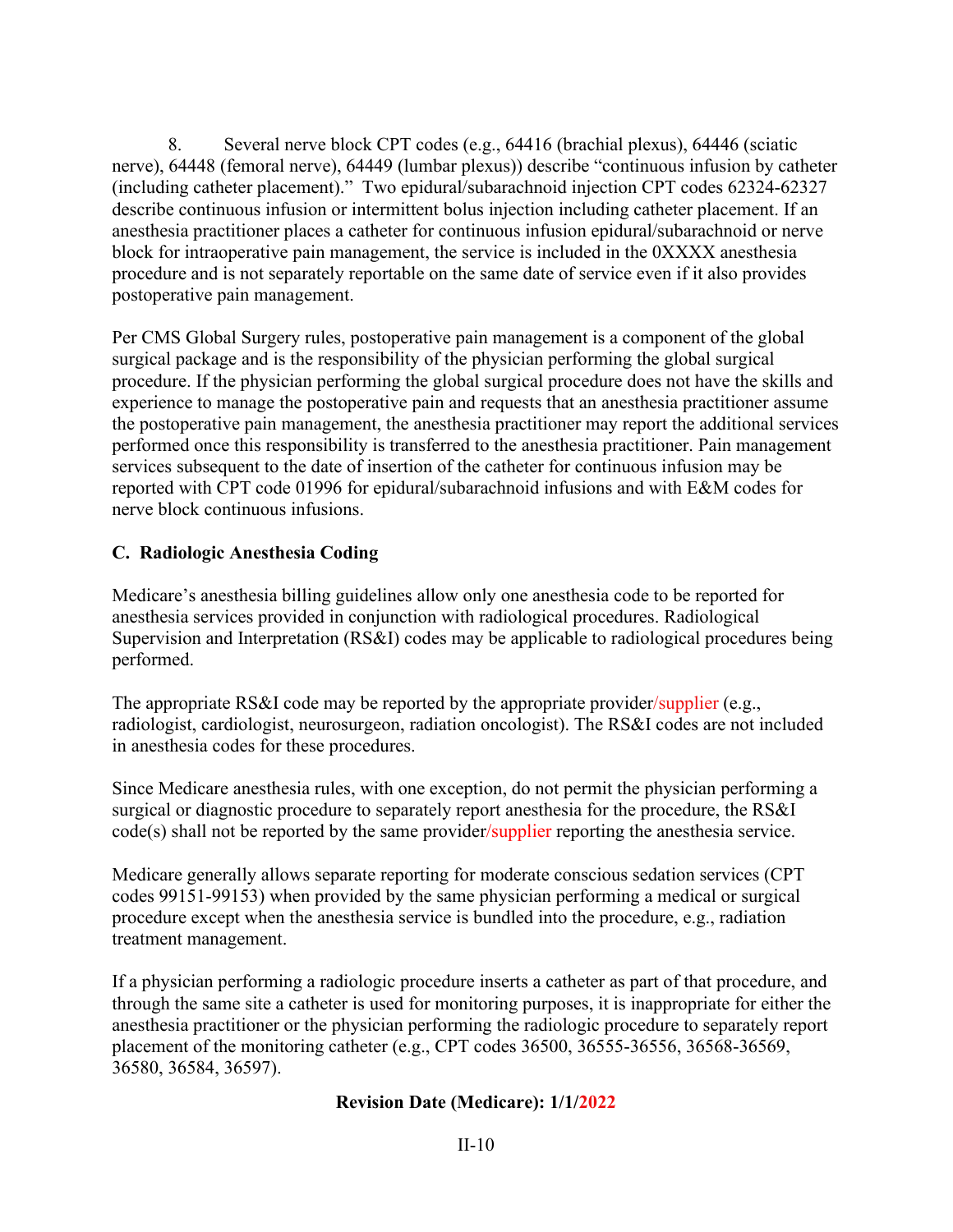## <span id="page-11-0"></span>**D. Monitored Anesthesia Care**

Monitored anesthesia care may be performed by an anesthesia practitioner who administers sedatives, analgesics, hypnotics, or other anesthetic agents so that the patient remains responsive and breathes on their own. Monitored anesthesia care provides anxiety relief, amnesia, pain relief, and comfort. Monitored anesthesia care involves patient monitoring sufficient to anticipate the potential need to administer general anesthesia during a surgical or other procedure. Monitored anesthesia care requires careful and continuous evaluation of various vital physiologic functions and the recognition and treatment of any adverse changes. The CMS recognizes this type of anesthesia service as a payable service if medically reasonable and necessary.

Monitored anesthesia care includes the intraoperative monitoring by an anesthesia practitioner of the patient's vital physiological signs in anticipation of the need for administration of general anesthesia or of the development of adverse reaction to the surgical procedure. It also includes the performance of a pre-anesthesia evaluation and examination, prescription of the anesthesia care, administration of necessary oral or parenteral medications, and provision of indicated postoperative anesthesia care.

CPT code 01920 (Anesthesia for cardiac… (not to include Swan-Ganz catheter)) may be reported for monitored anesthesia care in patients who are critically ill or critically unstable.

Issues of medical necessity are addressed by national CMS policy and local contractor coverage policies.

## <span id="page-11-1"></span>**E. General Policy Statements**

1. The Medically Unlikely Edit (MUE) values and NCCI Procedure-to-Procedure (PTP) edits are based on services provided by the same physician to the same beneficiary on the same date of service. Physicians shall not inconvenience beneficiaries nor increase risks to beneficiaries by performing services on different dates of service to avoid MUE or NCCI PTP edits.

2. In this Manual, many policies are described using the term "physician." Unless indicated differently the use of this term does not restrict the policies to physicians only but applies to all practitioners, hospitals, providers, or suppliers eligible to bill the relevant HCPCS/CPT codes pursuant to applicable portions of the Social Security Act (SSA) of 1965, the Code of Federal Regulations (CFR), and Medicare rules. In some sections of this Manual, the term "physician" would not include some of these entities because specific rules do not apply to them. For example, Anesthesia Rules [e.g., CMS "Internet–Only Manual (IOM)," Publication 100-04 ("Medicare Claims Processing Manual"), Chapter 12 (Physician/Nonphysician Practitioners), Section 50(Payment for Anesthesiology Services)] and Global Surgery Rules [e.g., CMS "Internet–Only Manual (IOM)," Publication 100-04 ("Medicare Claims Processing Manual"), Chapter 12 (Physician/Nonphysician Practitioners), Section 40 (Surgeons and Global Surgery)] do not apply to hospitals.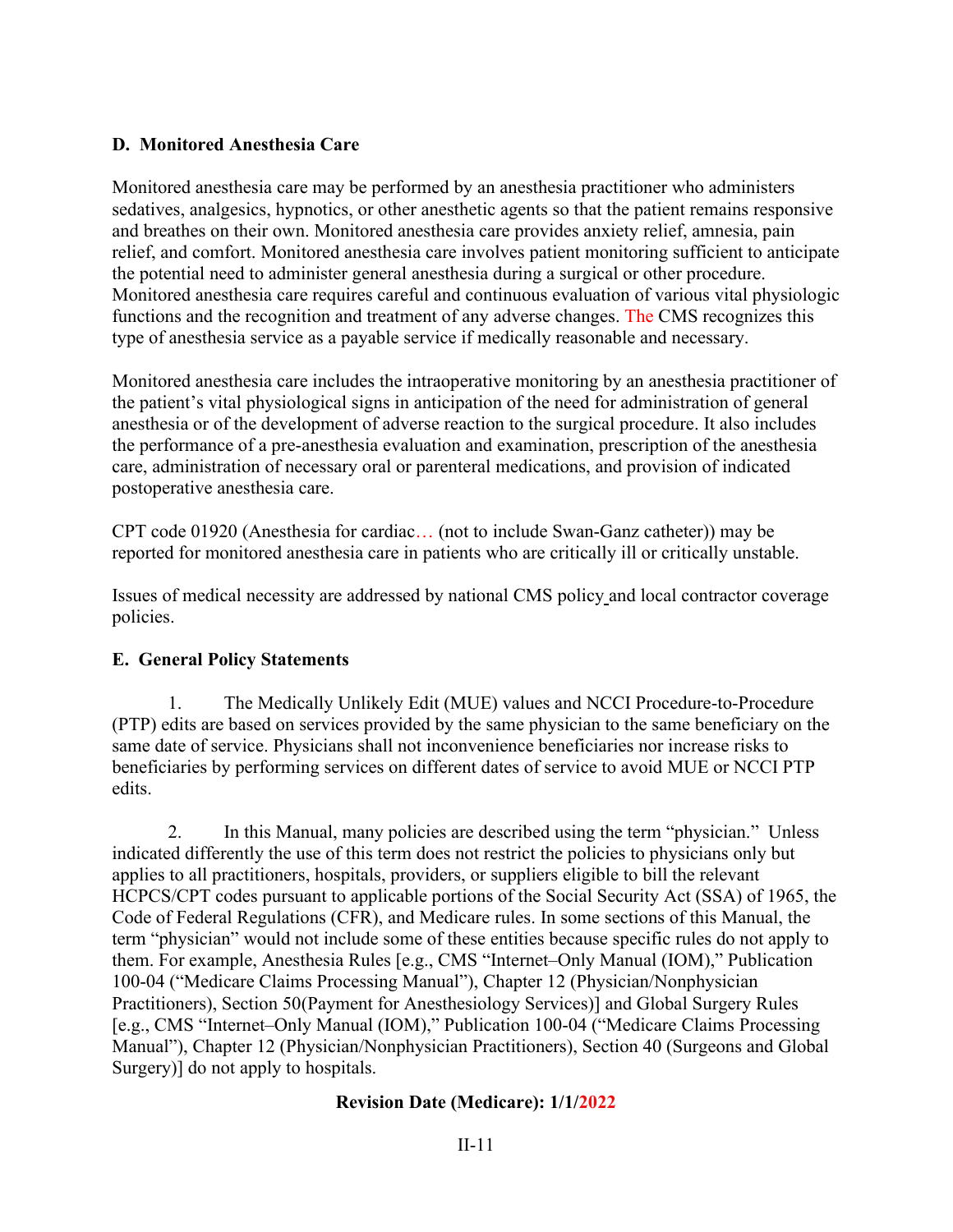3. Providers/suppliers reporting services under Medicare's hospital Outpatient Prospective Payment System (OPPS) shall report all services in accordance with appropriate Medicare "IOM" instructions.

4. In 2010, the "CPT Manual" modified the numbering of codes so that the sequence of codes as they appear in the "CPT Manual" does not necessarily correspond to a sequential numbering of codes. In the "National Correct Coding Initiative Policy Manual for Medicare Services," use of a numerical range of codes reflects all codes that numerically fall within the range regardless of their sequential order in the "CPT Manual."

5. Providers/suppliers shall not report drug administration CPT codes 96360-96377 for anesthetic agents or other drugs administered between the patient's arrival at the operative center and discharge from the post-anesthesia care unit.

6. With limited exceptions, Medicare Anesthesia Rules prevent separate payment for anesthesia for a medical or surgical procedure when provided by the physician performing the procedure. The provider/supplier shall not report CPT codes 00100-01999, 62320-62327, or 64400-64530 for anesthesia for a procedure. Additionally, the provider/supplier shall not unbundle the anesthesia procedure and report component codes individually. For example, introduction of a needle or intracatheter into a vein (CPT code 36000), venipuncture (CPT code 36410), drug administration (CPT codes 96360-96377) or cardiac assessment (e.g., CPT codes 93000-93010, 93040-93042) shall not be reported when these procedures are related to the delivery of an anesthetic agent.

Medicare generally allows separate reporting for moderate conscious sedation services (CPT codes 99151-99153) when provided by the same physician performing a medical or surgical procedure except when the anesthesia service is bundled into the procedure, e.g., radiation treatment management.

7. Intraoperative neurophysiology monitoring (HCPCS/CPT codes 95940, 95941, and G0453) and other 90000 neurophysiology testing codes (e.g., CPT codes 92585, 92652, 92653, 95822, 95860, 95861, 95867, 95868, 95870, 95907-95913, 95925-95937) shall not be reported by the physician/anesthesia practitioner performing an anesthesia procedure, since it is included in the global package for the primary surgical service code. However, when performed by a different physician during the procedure, intra-anesthesia neurophysiology monitoring/testing may be separately reportable by the second physician. (CPT code 92585 was deleted January 1, 2021.)

8. CPT code 36591 describes "collection of blood specimen from a completely implantable venous access device." CPT code 36592 describes "collection of blood specimen using an established central or peripheral catheter, venous, not otherwise specified." These codes shall not be reported with any service other than a laboratory service. That is, these codes may be reported if the only non-laboratory service performed is the collection of a blood specimen by one of these methods.